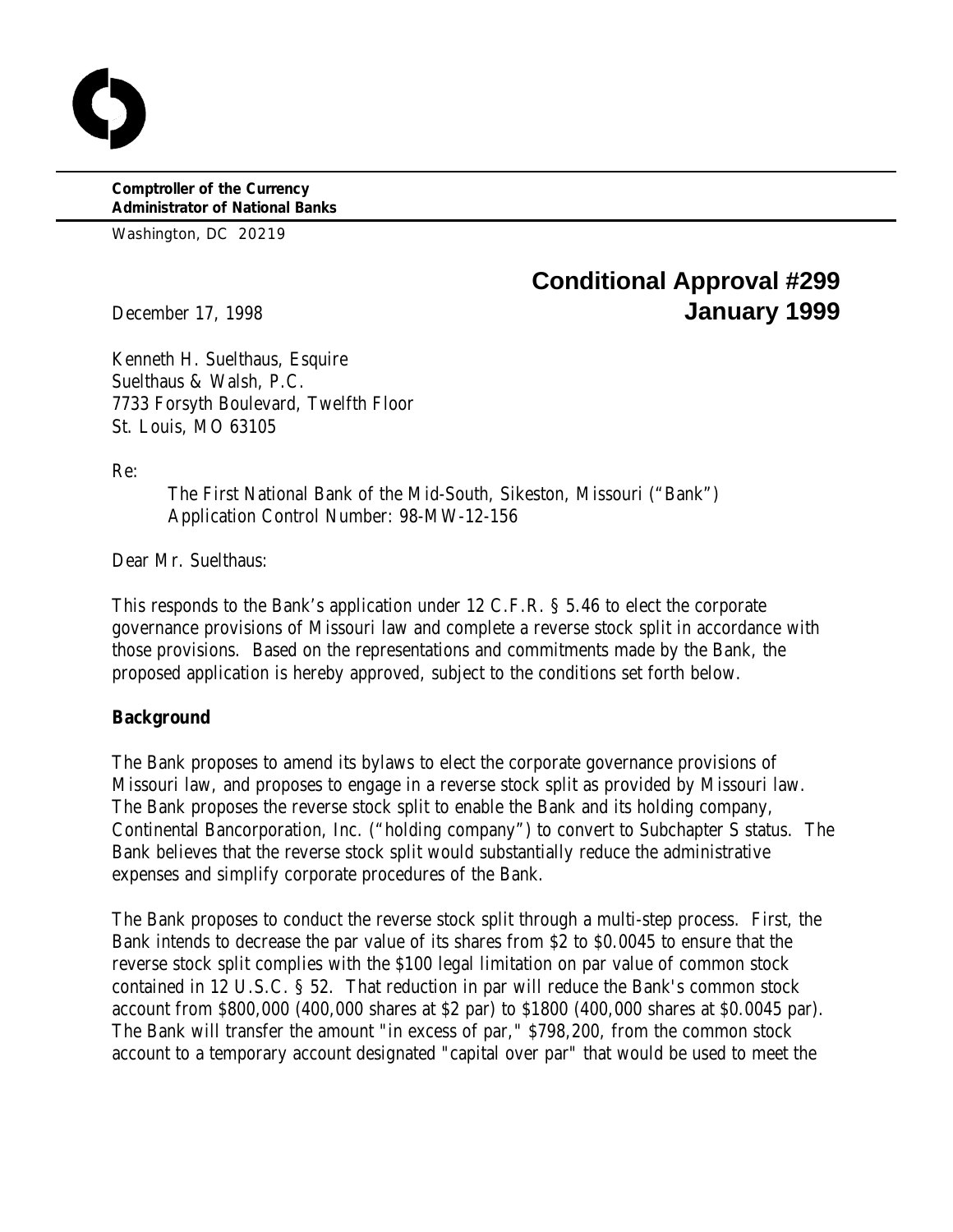Bank's statutory minimum capital requirement.<sup>1</sup> Then the Bank will complete a reverse stock split at a ratio of 21,056.33:1 and increase par value to \$100. The Bank will pay book value, which it believes to be fair value, for fractional shares. The Bank will then issue 7,982 shares to the holding company as a stock dividend, raising capital stock to \$800,000 by returning the funds in the "capital over par" account to the capital stock account. After the reverse stock split, the holding company will hold all of the 8,000 outstanding shares of the Bank's stock.

### **Applicable Law**

National banks may adopt corporate governance procedures that comply with applicable federal banking law and safe and sound banking practices. An OCC regulation provides that:

To the extent not inconsistent with applicable Federal banking statutes or regulations, or bank safety and soundness, a national bank may elect to follow the corporate governance procedures of the law of the state in which the main office of the bank is located, the law of the state in which the holding company of the bank is incorporated, the Delaware General Corporation Law, Del. Code Ann. Tit. 8 (1991, as amended 1994, and as amended thereafter), or the Model Business Corporation Act (1984, as amended 1994, and as amended thereafter). A national bank shall designate in its bylaws the body of law selected for its corporate governance procedures.<sup>2</sup>

You have represented that Missouri law authorizes corporations to effect reverse stock splits. Missouri law expressly provides for dissenters' rights in mergers and consolidations, but not in reverse stock splits.<sup>3</sup> You have represented that the Bank has agreed to provide the dissenters' rights provided in Missouri Ann. Stat. § 351.455 and to pay the costs of any resulting appraisal. You have also represented that the Bank will provide for binding arbitration if a court declines to accept jurisdiction of any action for appraisal.

The National Bank Act does not specifically address the authority of a national bank to effect a reverse stock split. Several sections of the National Bank Act, however, specifically provide for certain aspects of reverse stock splits and, when read together, permit those transactions. Section 59 permits a national bank to reduce its capital upon the vote of shareholders holding two-thirds of its capital stock and OCC approval. $4\hat{ }$  A national bank may engage in a number

<sup>1</sup>See 12 U.S.C. § 51.

 $212$  C.F.R. § 7.2000(b).

 ${}^{3}$ Mo. Ann. Stat. § 351.455 (Vernon 1991).

<sup>4</sup>12 U.S.C. § 59. The proposed reduction in capital as part of the reverse stock split would be approved by more than two-thirds of the Bank's shareholders since the holding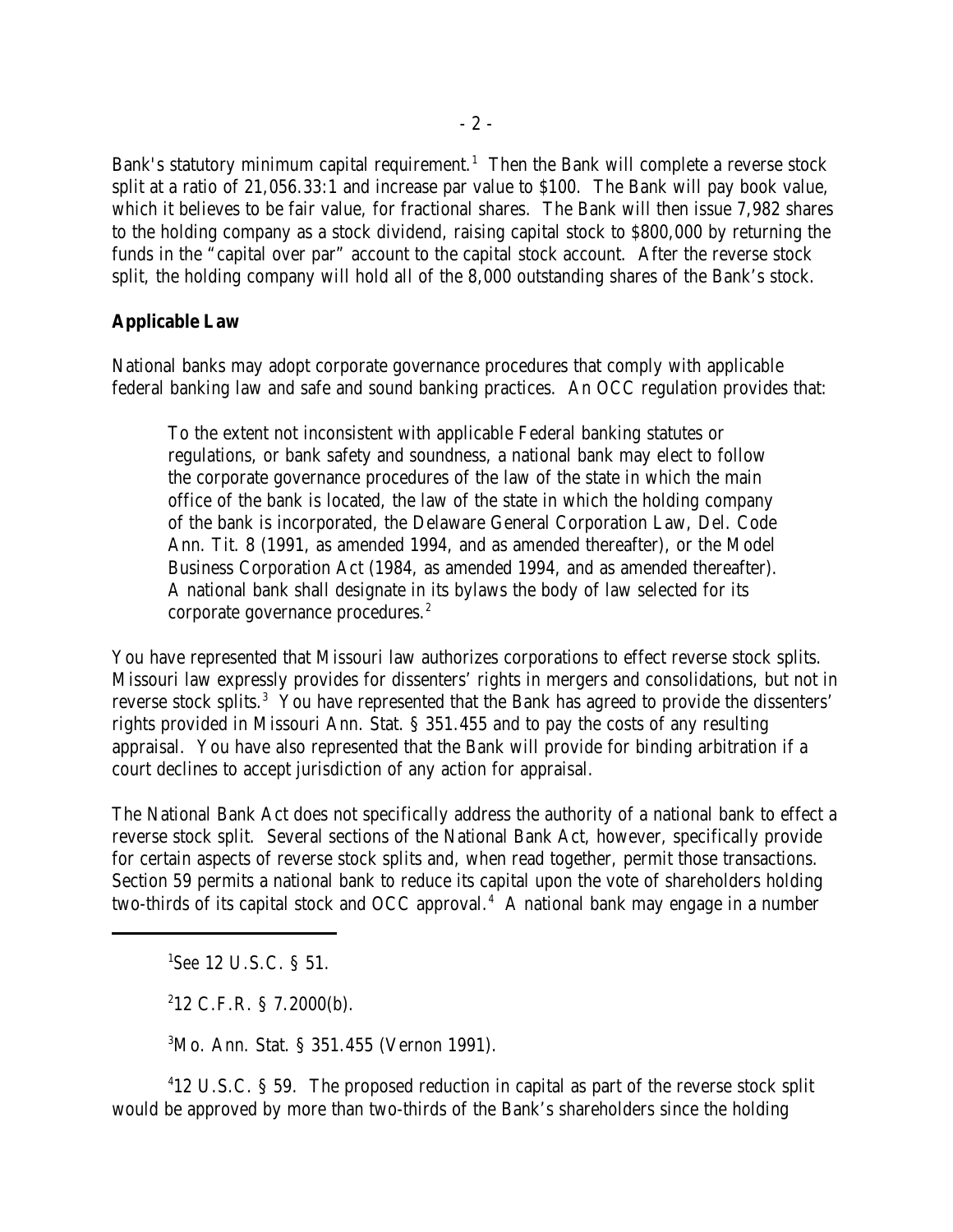of corporate combinations, including mergers and consolidations, but it must provide dissenters' rights.<sup>5</sup> Section 83 generally prohibits a national bank from purchasing, or making a loan secured by, its own stock. $6$  The OCC has interpreted section 83, however, to allow national banks to hold treasury stock for legitimate corporate purposes, after obtaining OCC approval pursuant to 12 U.S.C. § 59.<sup>7</sup>

The OCC routinely had approved national bank reverse stock splits until 1990,<sup>8</sup> when the Court of Appeals for the Seventh Circuit concluded that a national bank's reverse stock split plan violated 12 U.S.C. §§ 83 and 214a-215a.<sup>9</sup> The OCC had approved the bank's plan to use a reverse stock split to freeze-out minority shareholders and become a wholly owned subsidiary of its majority shareholder holding company. The bank proposed to pay its minority shareholders less than 50% of the stock's fair value and did not provide shareholders dissenters' rights. The court based its decision in large part on the fact that the bank's proposed cash payment to the minority shareholders was below the fair value of the stock and dissenting shareholder rights were not provided.

company controls more than 95 percent of the Bank's common stock.

 $512$  U.S.C.  $\S$ § 214a-215a.

 $612$  U.S.C. § 83.

*See* 12 C.F.R. § 7.2020 and Interpretive Letter No. 660, *reprinted in* [1994-1995 <sup>7</sup> Transfer Binder] Fed. Banking L. Rep. (CCH) ¶ 83,608 (Dec. 10, 1994).

<sup>8</sup>The OCC formerly allowed national banks to effect reverse stock splits that complied fully with applicable law. *See* Interpretive Letter No. 275, *reprinted in* [1983-1984 Transfer Binder] Fed. Banking L. Rep. (CCH) ¶ 85,439 (Oct. 21, 1983). On occasion, national banks effecting reverse stock splits would find it necessary to raise their stock's par value in excess of the statutory limit of \$100 per share. *See* 12 U.S.C. § 52. National banks can comply with section 52 requirements by establishing a temporary account designated "capital over par." *See* Interpretive Letter No. 313, *reprinted in* [1985-1987 Transfer Binder] Fed. Banking L. Rep. (CCH) ¶ 85,483 (Oct. 22, 1984). The OCC stated in Interpretive Letter No. 313 that a "capital over par" account exists only temporarily, until newly issued stock is purchased following the reverse stock split. Once the split occurs, the "capital over par" account no longer functions as a capital account and can be counted only as surplus. In this instance, the Bank will comply with Interpretive Letter No. 313 because the "capital over par" account will no longer exist once the transaction is completed and those funds will be transferred to the Bank's capital stock account.

<sup>9</sup>See Bloomington Nat'l Bank v. Telfer, 916 F.2d 1305 (7th Cir. 1990).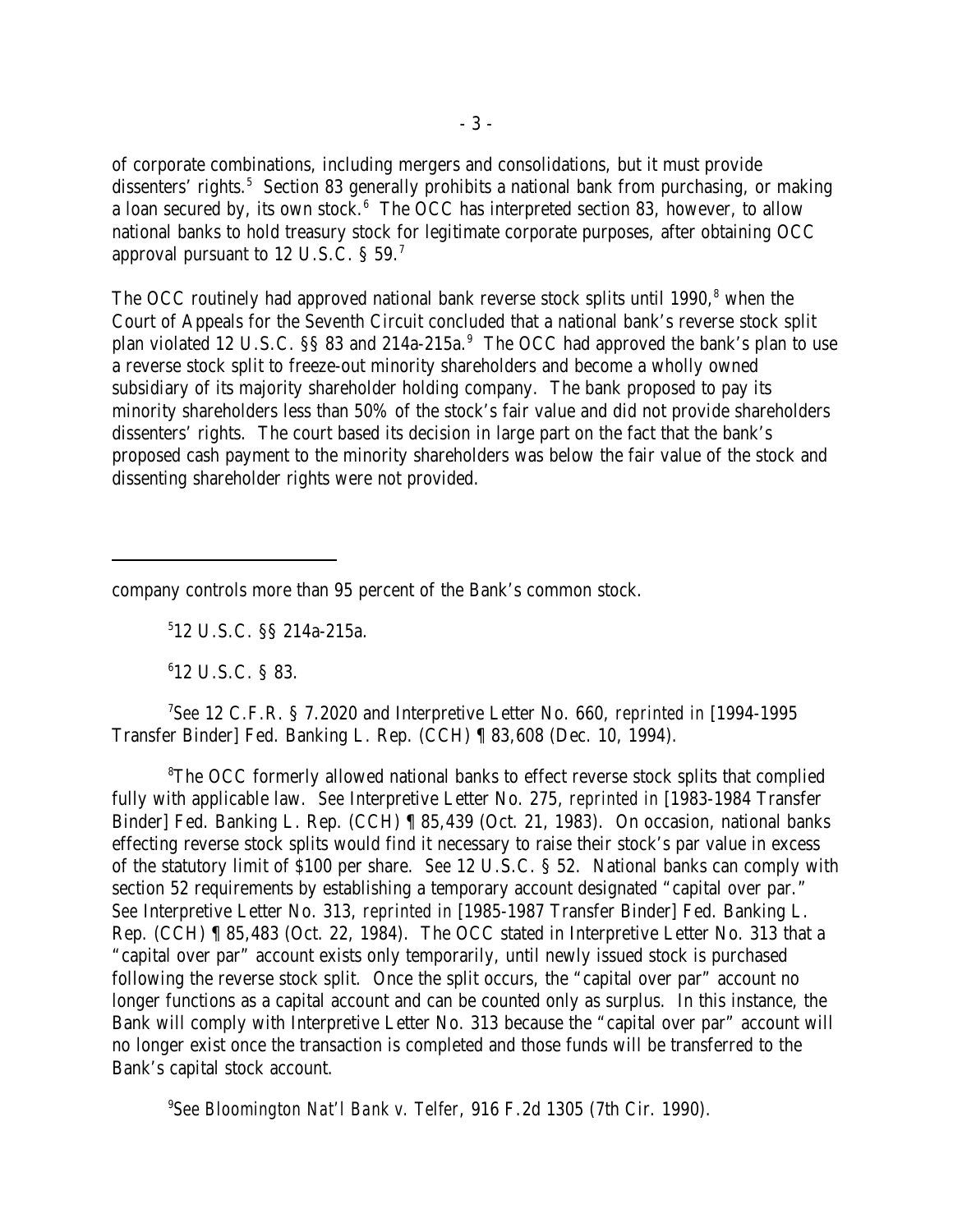The court below had held that the bank's plan violated section 83, which prohibits national banks from purchasing or making loans secured by their own stock.<sup>10</sup> The court rejected the OCC's argument that section 59, which permits a national bank to remit cash to shareholders for the purpose of reducing its capital, took precedence over section 83 and authorized the bank's plan. The court found that the only purpose of the bank's plan was the elimination of minority shareholders and not a reduction in capital in accordance with section 59.

The court below also found that Congress and the OCC permitted national banks to use sections 214a, 215, and 215a to become wholly owned subsidiaries of holding companies. The proposed reverse stock split, while not technically a merger or consolidation, was the same type of transaction for which Congress had enacted dissenters' rights provisions in sections 214a, 215, and 215a to protect minority shareholders. The court concluded that the bank's attempt to structure a transaction to avoid dissenters' rights provisions was "contrary to the clear intent of Congress."<sup>11</sup> Because the National Bank Act provides explicit authority for freeze-outs only in sections 214a through 215a, and the Bloomington transaction failed to provide dissenters' rights available under those statutory provisions, the court found that the transaction violated those provisions*.*

The Seventh Circuit also found that the proposed reverse stock split violated 12 U.S.C. §§ 83 and 214a-215a, after concluding that the transaction had no legitimate business purpose and failed to provide for dissenters' rights. The Seventh Circuit expressly declined to answer whether section 83 prohibits all reverse stock split freeze-outs, noting that its opinion was limited to the facts of the case.<sup>12</sup>

More recently, two other courts have considered whether the National Bank Act authorized the OCC to approve transactions in which national banks sought to cash out minority shareholders. The Court of Appeals for the Eleventh Circuit found in *Lewis v. Clark* that the OCC lacked the authority to approve bank mergers that required minority shareholders to accept cash for their shares while majority shareholders were eligible to receive stock in the resulting bank, even in cases where the minority shareholders had appraisal rights.<sup>13</sup> Most recently, the Court of Appeals for the Eighth Circuit distinguished *Lewis v. Clark* and found that a national bank could cash out minority shareholders, consistent with the National Bank Act, as long as there

 $^{11}$ *Id.* at 194.

<sup>&</sup>lt;sup>10</sup>See Bloomington Nat'l Bank v. Telfer, 699 F. Supp. 190 (S.D. Ind. 1988).

<sup>&</sup>lt;sup>12</sup> Bloomington, 916 F.2d at 1308 n.4, 1309.

*Lewis v. Clark*, 911 F.2d 1558 (11th Cir. 1990), *reh'g denied*, 972 F.2d 1351 (1991). <sup>13</sup>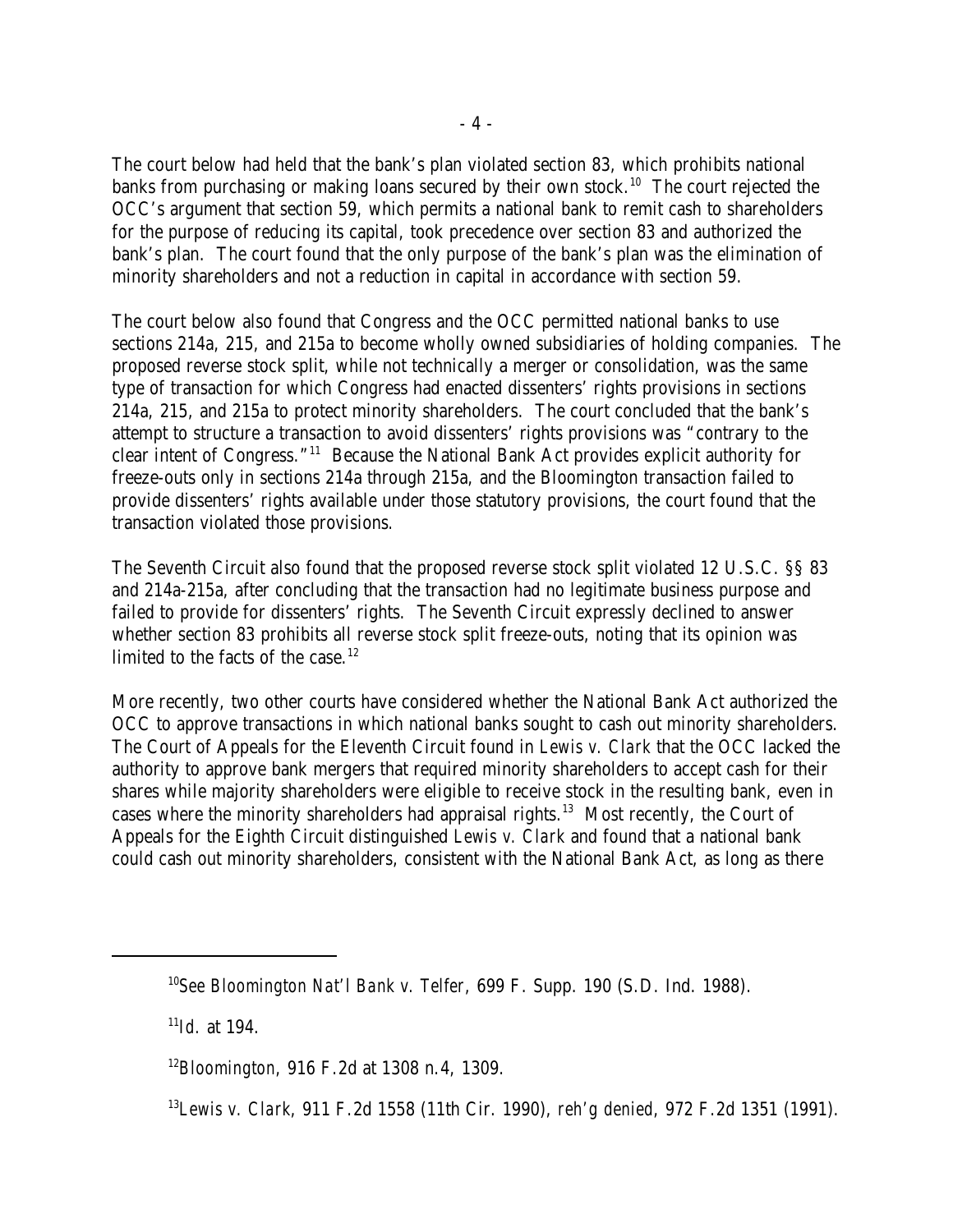is a valid business purpose for the transaction and the minority shareholders are entitled to dissenters' rights. $^{14}$ 

A bank's decision to reduce the number of its shareholders to qualify for Subchapter S status is the type of business purpose courts have viewed as legitimizing reverse stock split transactions.<sup>15</sup> Reducing corporate expenses and simplifying corporate procedures are also legitimate business purposes. $16$ 

The OCC has concluded that national banks may effect reverse stock splits provided that there exists a legitimate business purpose for the transaction and banks provide dissenters' rights.<sup>17</sup> In those letters, the banks cited as their legitimate business purposes the intention to elect Subchapter S corporation status and reduce costs associated with conducting shareholders meetings.

### **Discussion**

The Bank may adopt Missouri corporate governance procedures, to the extent that those procedures are not inconsistent with applicable Federal banking statutes or regulations. OCC regulation expressly permits a national bank to elect the corporate governance procedures of the law of the state in which the main office of the bank is located.<sup>18</sup> Because the main office of the Bank is located in Missouri, the Bank may elect Missouri corporate governance procedures.

Missouri laws allowing for reverse stock splits are not inconsistent with applicable Federal banking statutes or regulations. No provision of Federal law expressly prohibits reverse stock splits. Several provisions of the National Bank Act authorize the elements of a reverse stock split and, when read together, allow a national bank to engage in a reverse stock split for a legitimate corporate purpose if the bank provides dissenting shareholder rights.<sup>19</sup>

<sup>14</sup> NoDak Bancorporation v. Clarke, 998 F.2d 1416 (8th Cir. 1993).

<sup>15</sup> See Leader v. Hycor, Inc., 479 N.E. 2d 173 (Mass. 1985); Teschner v. Chicago Title *& Trust Co.*, 322 N.E.2d 54 (Ill. 1974).

<sup>16</sup>See *Teschner*, 322 N.E.2d at 54.

<sup>17</sup>See Interpretive Letter No. 786, *reprinted in* [1997 Transfer Binder] Fed. Banking L. Rep. (CCH) ¶ 81-213 (June 9, 1997); Corporate Decision No. 97-50 (June 20, 1997).

 $1812$  C.F.R. § 7.2000(b).

*See* Interpretive Letter No. 275, *supra*. 19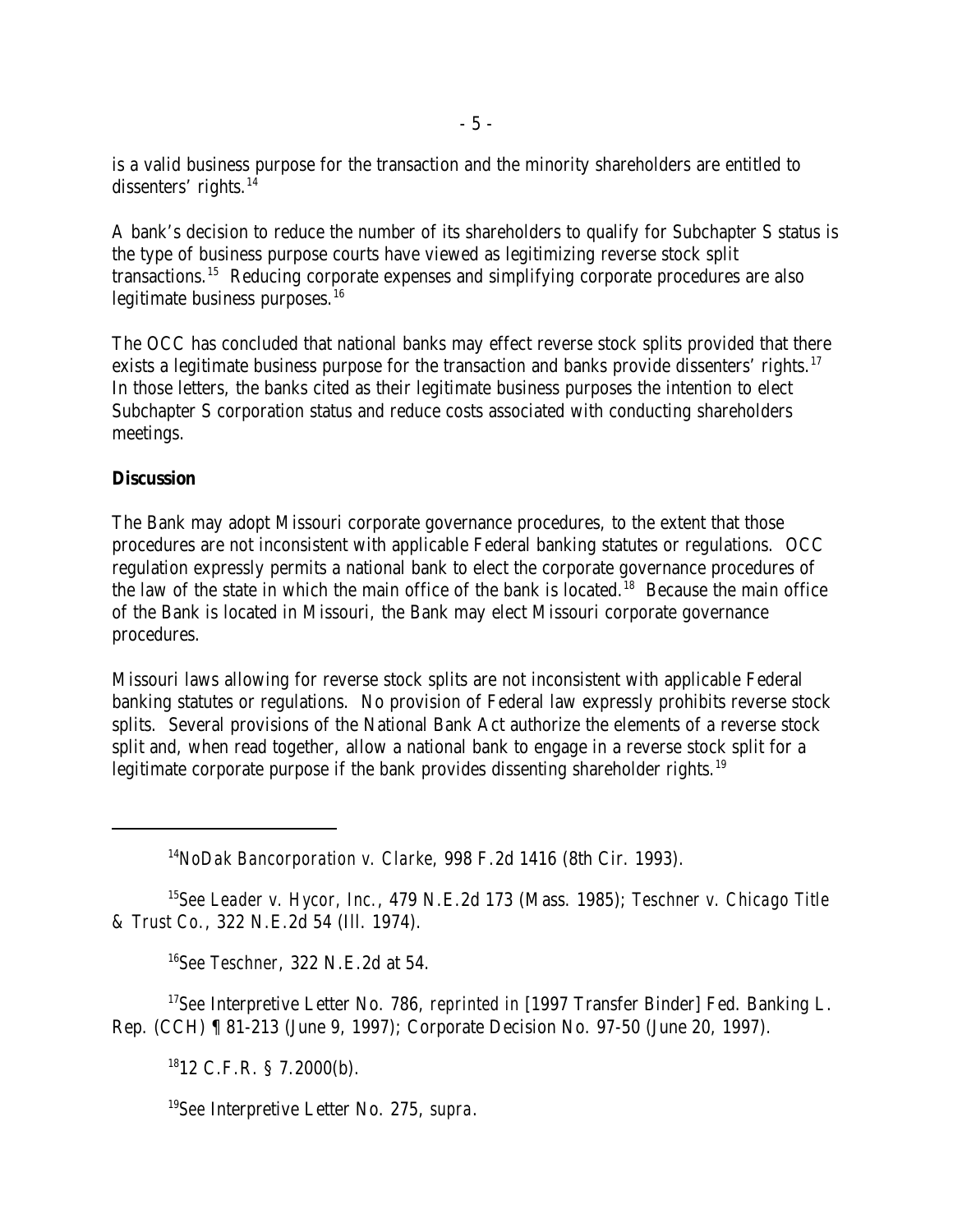After reducing the par value of the Bank's shares to ensure compliance with 12 U.S.C. § 52, the Bank proposes to amend its articles of association to decrease the number of authorized shares of common stock and to increase the par value of each share. Banks may amend their articles of association by the vote of the holders of a majority of the voting shares of stock to determine the number and par value of bank shares. $20$ 

The Bank then proposes to replace each of the currently outstanding shares of common stock with new common stock at the rate of one share of new common stock for each 21,056.33 shares of currently outstanding common stock. The Bank would pay cash for any fractional shares outstanding. National banks have express authority to pay the cash equivalent of fractional shares of stock.<sup>21</sup> The cash equivalent must be based on the market value of the stock or, if no market exists, a reliable and disinterested determination as to the fair market value of the stock. $22$ 

Although 12 U.S.C. § 83 generally prohibits a national bank from purchasing its own stock, this prohibition is not absolute. Section 83 was enacted to prevent a national bank from impairing its own capital, and risking injury to creditors in the event of insolvency, by purchasing and holding its own capital stock.<sup>23</sup> The OCC has interpreted section 83 to permit a national bank's ownership of its own stock as long as a legitimate corporate purpose for the ownership exists.<sup>24</sup>

Judicial authority also provides support for concluding that reverse stock splits for legitimate business purposes can be consistent with the National Bank Act. In *NoDak*, the Eighth Circuit held that national banks could effect freeze-out mergers to allow a holding company to obtain 100 percent ownership so long as the national bank has a valid corporate purpose and observes dissenters' rights. The *NoDak Bancorporation v. Clarke* court found that a national bank may engage in any merger not inconsistent with sections 214a, 215, and 215a and that freeze-out

 $2112$  C.F.R. § 5.67(c).

 $^{22}Id$ 

 $^{23}$ Letter from Donald N. Lamson, Assistant Director, Securities and Corporate Practices Division (March 27, 1992) (unpublished).

<sup>24</sup> See 12 C.F.R. § 7.2020; Interpretive Letter No. 786, *supra*; Interpretive Letter No. 660, *supra*.

<sup>&</sup>lt;sup>20</sup>See 12 U.S.C. § 21a; *see also* 12 U.S.C. § 52 (par value may not exceed \$100 per share).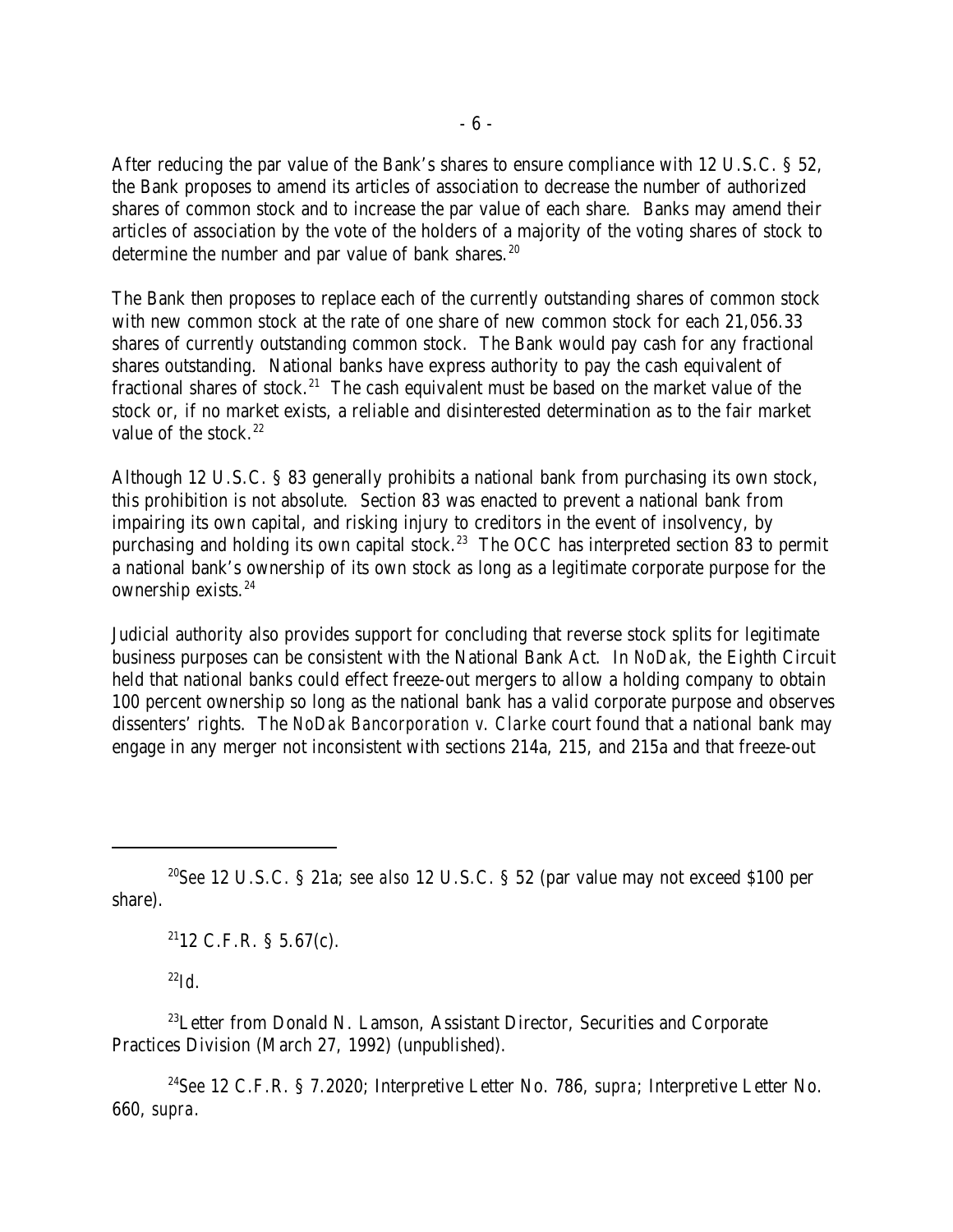mergers are not inconsistent with those sections.<sup>25</sup> Thus, applicable statutory provisions and certain judicial precedent would permit reverse stock splits for legitimate business purposes, provided dissenters' rights are available.

The Bank has articulated legitimate business purposes in effecting a reverse stock split. The Bank and its holding company wish to become Subchapter S corporations. Qualification for Subchapter S status requires obtaining unanimous shareholder approval as well as achieving the required maximum number of shareholders.<sup>26</sup> Accordingly, the Bank can pursue the reverse stock split in order ultimately to obtain unanimous shareholder approval for reorganizing as a Subchapter S corporation. In addition, the holding company may become a Subchapter S corporation only if it holds 100 percent of the stock of the Bank.<sup>27</sup> Eliminating the responsibilities associated with a substantial shareholder base is a proper business purpose.<sup>28</sup> It also is a valid business purpose to effect a merger in order to reduce corporate expenses associated with shareholder communications and meetings.<sup>29</sup>

To avoid undermining the purposes of 12 U.S.C. §§ 214a, 215, and 215a, however, a reverse stock split must provide shareholders reasonable dissenters' rights to ensure that they receive a fair price for their shares. Those dissenters' rights need not be identical to those located in sections 214a, 215, and 215a. Accordingly, the Bank may effect a reverse stock split as long as it has a valid corporate purpose for the transaction and observes appropriate dissenters' rights. $30$ 

<sup>26</sup>See 26 U.S.C. §§ 1361(b)(1)(A) and 1362(a)(2).

 $2726$  U.S.C. § 1361(b)(3)(B)(i).

<sup>28</sup>Leader, 479 N.E.2d at 178.

<sup>29</sup>Teschner, 322 N.E.2d at 58.

 $30$ Missouri law neither requires nor prohibits corporations from providing shareholders with advance notice of the right to dissent. Advance notice of dissenters' rights is important to allow minority shareholders to decide whether to exercise dissenters' rights. However, the Bank intends to provide shareholders with advance notice and a copy of the statute governing dissenters' rights.

<sup>&</sup>lt;sup>25</sup>NoDak, 998 F.2d at 1419-20, 1425. Although the Eleventh Circuit in Lewis held that national banks may not effect freeze-out mergers that require holders of stock of equal standing to take different forms of consideration, this is a minority view. The Seventh Circuit in *Bloomington* declined to determine if reverse stock splits would be permissible for valid business purposes if dissenting shareholders' rights were provided.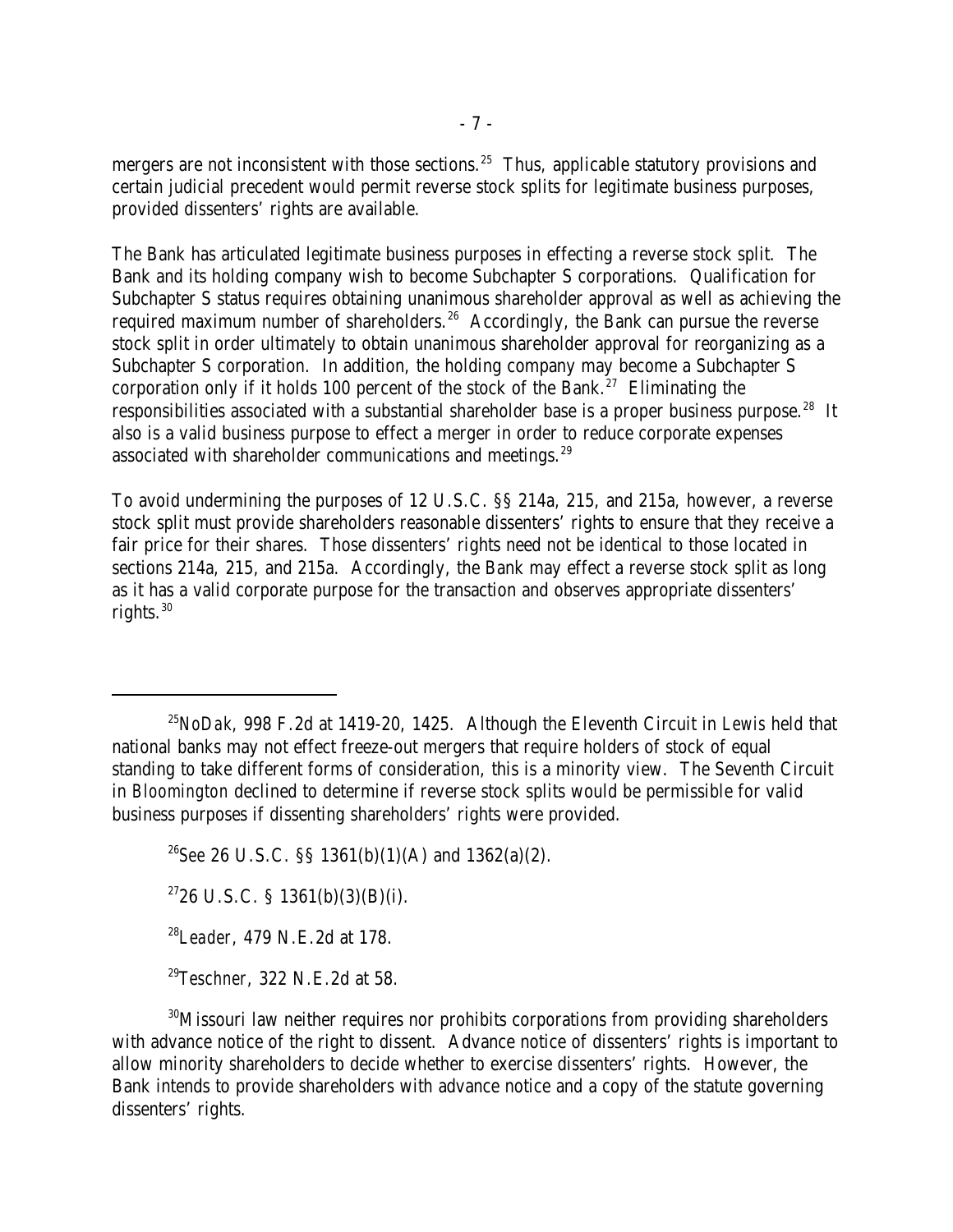Although Missouri law does not provide for dissenters' rights in reverse stock splits, the Bank has agreed to provide dissenters' rights under Missouri law that are comparable to those under the National Bank Act.<sup>31</sup> Because Missouri law does not provide for dissenters' rights in reverse stock split transactions, a Missouri court might decline to hear any resulting appraisal action that may arise. However, the Bank has agreed to provide for binding arbitration if the court declines jurisdiction. Thus, dissenting shareholders (if any) will have access to a forum for the impartial valuation of their shares.

### **Conclusion**

For the above reasons, including the representations and commitments made by the applicant, we find that the reverse stock split application is legally authorized and meets the other statutory criteria for approval. Accordingly, this application is hereby approved, subject to the following conditions:

1. The Bank will elect the corporate governance provisions of Missouri law.

2. Notwithstanding the corporate governance provisions of Missouri law, the Bank will provide for dissenters' rights comparable to those rights available in 12 U.S.C. § 214a-215a.

Both statutory schemes provide mechanisms whereby a nonvoting shareholder may dissent and receive payment for the shares. Under both provisions of law, a minority shareholder in a reverse stock split has the right to dissent and receive fair value for the shares. If the parties are unable to settle on the fair value of the shares, a state court (under Missouri law) or the Comptroller (under the National Bank Act) ultimately determines the fair value of the shares.

 $31$ Under the National Bank Act, a dissenting shareholder must either vote against the merger, or give written notice of dissent prior to or at the shareholder meeting at which the shareholders vote on the merger. The value of the dissenting shareholder's shares is determined by an appraisal made by a committee of three persons: one chosen by the dissenting shareholders, one chosen by the directors of the bank (as it exists after the merger), and one chosen by the other two members of the committee. If the committee fails to determine a value of the shares, or a dissenting shareholder is not satisfied with the value determined, the OCC must make an appraisal of the shares. 12 U.S.C. §§ 214a(b), 215(b)- (d), and 215a(b)-(d). Under Missouri law, a dissenting shareholder must file a written objection to the merger or consolidation prior to the shareholder meeting and may not vote in favor of the action. Within 20 days after the effective date of the merger or consolidation, the shareholder must make a written demand on the corporation for fair value of the shares. If the dissenting shareholder and the corporation cannot agree on the fair value of the shares within 30 days after the effective date of the merger or consolidation, the dissenting shareholder may, within 60 days after the 30-day period expires, file a petition for appraisal in the appropriate state court. *See* Mo. Ann. Stat. § 351.455.